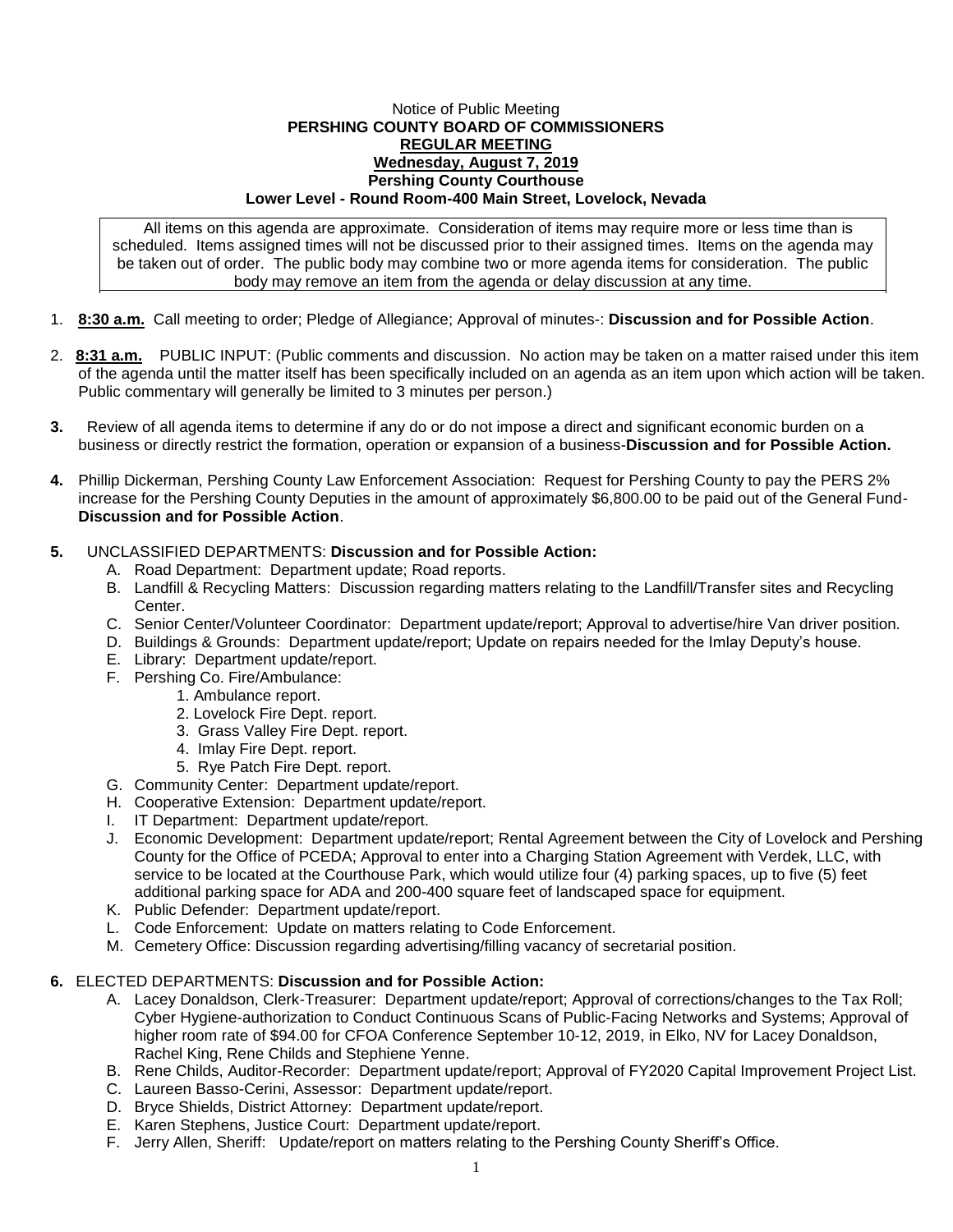- 7. **9:15 a.m.** Bid Award- Pershing County Chip Seal Oil Bid- **Discussion and for Possible Action**.
- 8. Update on progress of site location, design, funding, amenities and construction of future Law Enforcement Center-**Discussion and for Possible Action**.
- 9. Proclamations and Awards: **Discussion and for Possible Action**-(The Pershing County Board of Commissioners may make a Proclamation or present a service or other award on behalf of the County) Years of Service pin/certificate - Frank Gonsalves-20 years.
- 10. **9:45 a.m.** Public Hearing on proposed Ordinance #336- An ordinance amending Title 17 of the Pershing County Development Code, within Chapter 302, *Allowed Uses*, at Section 17.302.05-3, *Table of Uses* (Commercial Use Types) to allow a new use type titled "Liquor Manufacturing" in General Commercial and Industrial regulatory land use districts; within Chapter 304 (Use Classification System) at Section 17.304.30 (P) to create a new use titled "Liquor Manufacturing" that would allow liquor manufacturing to occur in certain regulatory land use districts subject to a special use permit and local, state, and federal licenses; to allow a new use titled "Winery" to be established in the Low Density Rural, Medium Density Rural, Low Density Suburban, Agricultural-Mining-Recreation, General Rural, and General Rural Non-Agricultural regulatory land use districts; within Chapter 304 (Use Classification System) at Section 17.304.30 (DD) to create a new use titled "Winery" that would allow wineries to be established in certain regulatory land use districts subject to a special use permit and applicable local, state, and federal licenses- **Discussion and for Possible Action**.
- 11. Board Appointments/Resignations: Board of Equalization; Cemetery Board; Museum Board, Library Board of Trustees-**Discussion and for Possible Action**.
- 12. **10:00 a.m.** Dagney Stapleton, Nevada Association of Counties-Update on NACO activities.
- 13. **10:15 a.m.** PLANNING & BUILDING DEPARTMENT/IMLAY WATER SYSTEM MATTERS: Update on matters relating to the department-**Discussion and for Possible Action**.
- 14. Discussion regarding modification to the Option Tax Resolution which may include deletion of completed projects and increasing the allocation of option tax funds and any additional projects- **Discussion and for Possible Action.**
- 15. Discussion of content of a Resolution pertaining to the expansion of NAS Fallon into Pershing County- **Discussion and for Possible Action.**
- **16. 11:00 a.m.** Leasa Hermansen, NVEnergy: Request for a power line easement, NVE project #3002662820 to replace (1) pole with anchors and install (1) pole in order to stabilize the existing power line- **Discussion and for Possible Action.**
- 17. Approval to publish Notice of public meeting regarding a possible Renewal of Electrical System Franchise Agreement granted to Sierra Pacific Power Company dba NV Energy and Pershing County- **Discussion and for Possible Action**.
- **18. 11:15 a.m.** Public Hearing: Proposals for projects for the 2020 Nevada State Community Development Block Grant program.
- 19. Litigation Meeting.
- 20. Report from Legal Counsel.
- 21. Report from Administrative Assistant-County Commissioner's Office/HR Representative: Approval to rescind Salary Resolution for P. Fles approved July 17, 2019, due classification error -. **Discussion and for Possible Action.**
- 22. Items for future agendas-**Discussion and for Possible Action.**
- 23. Correspondence.
- 24. Matters of the Board for Discussion.

Board Member reports. Board Liaison reports. (Nevada Works, Safety, Hospital Board, Emergency Management, Cemetery, Recreation Board, WNDD, Pe. Co. Economic Dev./ , Community Center, Airport Advisory Board; Museum Advisory Board, Library Board, Senior Center Advisory Board, Central Nevada Water Authority, Planning Board, Broadband